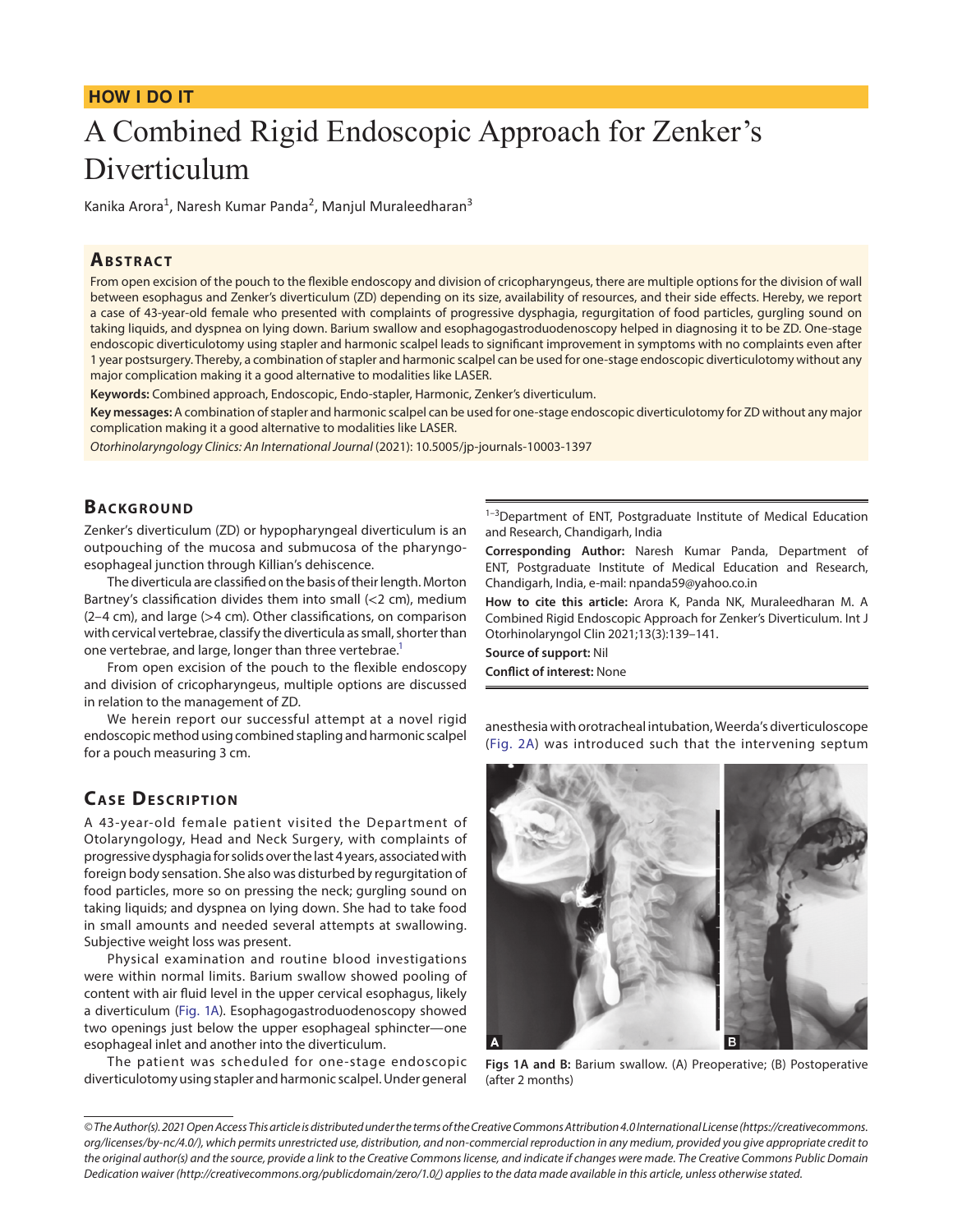([Fig. 2B\)](#page-1-1) between the esophagus and ZD was brought in view using a telescope (Hopkins Straight Forward Telescope 0°) connected with a camera head. Division of the septum and suturing of the two edges was done using EC60A Endopath Stapler with 60 mm staple line (Ethicon Endo-Surgery) with endoscopic linear cutter reloads (blue, 3.5 mm, 6 rows).

Under vision, the stapler was introduced through the diverticuloscope and placed across the proximal end of the septum. The unmodified anvil was kept into the pouch and the cartridge jaw in the esophageal lumen ([Fig. 2C\)](#page-1-1). The trigger was pressed after approximation of the two forks. This caused cutting and stapling of the proximal part of the septum at the same time. The cut part of the septum got retracted laterally. The remaining septum was cut and coagulated using Harmonic Ace-36 with 15 mm active blade (Ethicon Endo-Surgery). The immediate post-op was uneventful.

Oral feeds were started on postoperative Day 3. Gastrografin study was done on Day 5 which revealed a small residual pouch which did not retain dye for more than a few seconds. Significant improvement in symptoms was present. Barium swallow after 2 months showed small residual, but without any symptoms [\(Fig. 1B](#page-0-0)). Patient is asymptomatic presently (after 1 year of surgery).

## **Discussion**

While it is generally agreed upon on that smaller than 1 cm, asymptomatic pouches can be conservatively managed, the management of bigger symptomatic pouches has seen evolution over the passage of time. $2$ 

In the transcervical approaches, the symptomatic 1 cm or less pouches were considered suitable for myotomy alone, while 1–4 cm pouches were considered suitable for myotomy with suspension or inversion. Larger pouches warrant combined diverticulotomy with myotomy.<sup>[2](#page-1-2)</sup>



<span id="page-1-1"></span>**Figs 2A to C:** Intraoperative setup and finding. (A) Weerda's diverticuloscope after positioning; (B) Endoscopic view of Zenker's diverticulum; and (C) Intraoperative view of stapler after engaging

Collard and Martin Hirsch proposed a transoral single-stage cut and suture technique using a laparoscopic stapler. The stapler usually leaves some residual pouch of about 1.5 cm. Thereby, this technique is not indicated for diverticula smaller than 3 cm. However, the end can be modified by trimming the nonfunctional end of anvil. $3$ 

Endoscopic carbon dioxide laser diverticulostomy was popularized by Van Overbeek for small- to moderate-sized diverticula or as a complementary technique for pouches which have become too small for further stapling.<sup>[4](#page-1-4)</sup>

The drawback of the laser is that the surgeon divides the intervening septum without a safe seal and there is difficulty in determining where to stop dividing the tissue. In spite of safety precautions, laser is still associated with a risk to the patient and a remote chance of fire.<sup>[5](#page-1-5)</sup>

Another modality for diverticulotomy is harmonic scalpel. The comparatively smaller diameter of the scalpel helps in the easy maneuverability and positioning within smaller diverticula. The cutting surface also extends till its distal end, thereby making it useful in shallow pouches  $(< 2 cm)^5$  $(< 2 cm)^5$ 

Veivers et al.<sup>[6](#page-2-0)</sup> concluded that stapled diverticulotomy provided satisfactory symptom relief in patients with pouches larger than 2.5 cm, also with low complication rates. They also found that for smaller pouches, harmonic and laser-assisted procedures can play a role. This also validates our use of stapler as the first choice followed up by harmonic in the same sitting.

On comparing the  $CO<sub>2</sub>$  laser group, the stapler-assisted group was found to have lower rates of post-op fever, earlier intake of oral food, and a shorter hospital stay. The time interval between initial surgery and the re-surgery was lesser with stapler.<sup>7</sup>

Postoperatively, symptomatic improvement is considered to be a better marker for clinical success than radiology and endoscopy.<sup>[8](#page-2-2)</sup> However, we chose to get the radiological follow-up for documenting the success. This could be seen in our case too where the patient, during a dynamic Gastrografin study, had a small residual pouch which cleared itself in seconds and patient had symptomatic resolution.

### **CONCLUSION**

For medium-sized diverticula, a combination of stapler and harmonic scalpel can be used for one-stage endoscopic diverticulotomy without any major complication, making it a good alternative to modalities like laser. This novel approach does away with the need for multiple sittings and revision surgeries.

#### **Re f e r e n c e s**

- <span id="page-1-0"></span>1. Siddiq MA, Sood S, Strachan D. Pharyngeal pouch (Zenker's diverticulum). Postgrad Med J 2001;77(910):506–511. DOI: 10.1136/ pmj.77.910.506.
- <span id="page-1-2"></span>2. Mantsopoulos K, Psychogios G, Künzel J, et al. Evaluation of the different transcervical approaches for Zenker diverticulum. Otolaryngol Head Neck Surg 2012;146(5):725-729. DOI: 10.1177/0194599811435304.
- <span id="page-1-3"></span>3. Richtsmeier WJ. Endoscopic management of Zenker diverticulum: the staple-assisted approach. Am J Med 2003;115(3):175–178. DOI: 10.1016/s0002-9343(03)00220-1.
- <span id="page-1-4"></span>4. Dzeletovic I, Ekbom DC, Baron TH. Flexible endoscopic and surgical management of Zenker's diverticulum. Expert Rev Gastroenterol Hepatol 2012;6(4):449–465. DOI: 10.1586/egh.12.25.
- <span id="page-1-5"></span>5. Fama AF, Moore EJ, Kasperbauer JL. Harmonic scalpel in the treatment of Zenker's diverticulum. Laryngoscope 2009;119(7):1265–1269. DOI: 10.1002/lary.20247.